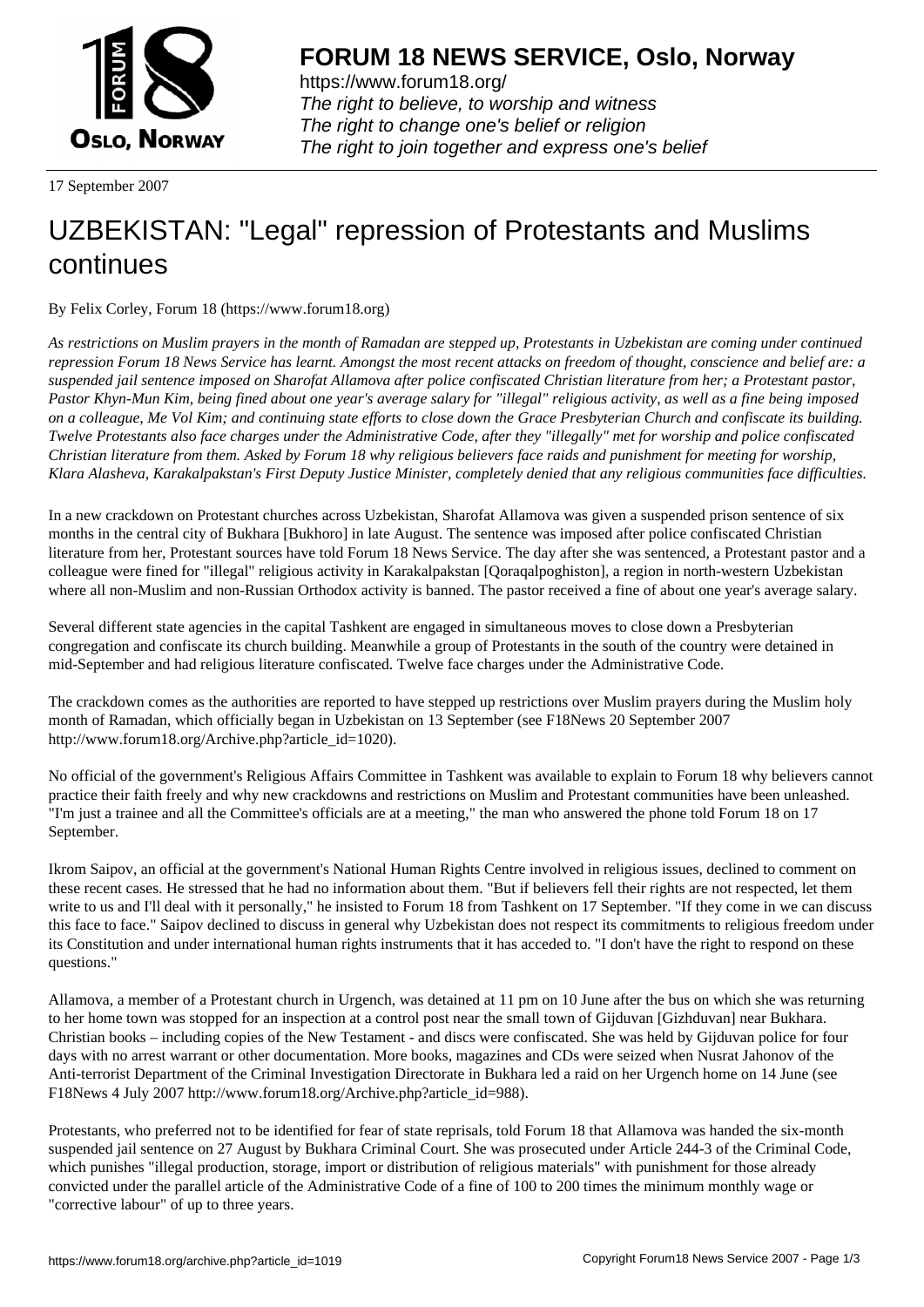This article was one of a number of changes to the Administrative Codes introduced in  $\mathcal{Q}$ penalties for "illegal" religious publishing (see F18News 29 June 2006 http://www.forum18.org/Archive.php?article\_id=805). The government insists that it must approve all religious literature published in or imported into Uzbekistan.

Officers of the Anti-terrorist Department of the Criminal Investigation Directorate in Bukhara Region were unable to explain to Forum 18 why the department was involved in investigating a member of a peaceful religious community. They were also unable to explain why Allamova was prosecuted. One official named Umid, who would not give his family name, told Forum 18 on 13 September that his colleague Jahonov was in hospital. However, Umid admitted that Allamova had been sentenced for possessing religious literature. He then referred Forum 18 to the head of the Bukhara regional Anti-terrorist Department, Bakhtiyor Ismailov. Reached the same day, Ismailov insisted to Forum 18 that the court decided Allamova's case and denied that he heads the Anti-terrorist Department. He then put the phone down.

In north-west Uzbekistan, two members of the Peace Protestant Church in Nukus, the capital of Karakalpakstan were fined on 29 August at Nukus Criminal Court to punish them for their activity with the unregistered congregation. The two – Pastor Khyn-Mun Kim and Me Vol Kim – were prosecuted under two articles of the Code of Administrative Offences: Article 240, which punishes "violation of the laws on religious organisations", and Article 241, which punishes "violation of the procedure for teaching religion".

Protestant sources told Forum 18 that Pastor Kim was fined 465,750 Sums (2,056 Norwegian Kroner, 264 Euros or 366 US Dollars), about a year's wages for an average worker. Me Vol Kim was fined one tenth of this amount.

The fines followed a 9 August raid on the church by fifteen officers of the police and National Security Service (NSS) secret police. The officers filmed the raid on videocamera. The NSS secret police puts great efforts into spying on religious activity, as well as trying to recruit agents among religious communities (see F18News 5 September 2007 http://www.forum18.org/Archive.php?article\_id=1014).

Stripped of registration in 2000 after officials complained it was conducting "illegal" religious work with children, the Peace Church has tried several times since then to regain its registration, so far in vain. The last registered Protestant church in Karakalpakstan, Emmanuel Pentecostal Church, lost its legal status in June 2005. Over 20 Protestant congregations in the region, as well as Jehovah's Witness congregations, have been denied legal status (see F18News 2 June 2005 http://www.forum18.org/Archive.php?article\_id=575).

The government insists – in defiance of Uzbekistan's international human rights commitments – that religious communities must have registration before they can conduct any religious activity. Unapproved religious activity is subject to heavy penalties. In Karalpakstan all non-Russian Orthodox and non state-controlled Muslim religious activity is banned.

Klara Alasheva, Karakalpakstan's First Deputy Justice Minister, has completely denied to Forum 18 that any religious communities face difficulties. "No-one has any problem registering," she claimed to Forum 18 from Nukus on 17 September. She made similar comments to Forum 18 in 2005, after the Emmanuel Church lost its legal status (see F18News 2 June 2005 http://www.forum18.org/Archive.php?article id=575). Told that Peace Church has been trying to regain its lost legal status since 2000 and that Protestant and Jehovah's Witness communities have repeatedly been denied legal status she retorted: "You have been wrongly informed. If registration was take away it was a decision of a court. If they were denied registration it was for a valid reason. We have the Constitution, but we also have the law."

Asked why – given that the Constitution guarantees religious freedom regardless of whether communities have registration or not religious believers face raids and punishment for meeting for worship, Alasheva claimed: "Believers can meet in their own home without registration." Told that in the latest attack on peaceful religious believers the Peace Church was raided on 9 August, she again retorted: "You have been wrongly informed." She then put the phone down.

The raid on the Peace Church came about the same time as a raid on the Nukus home of Makset Djabbarbergenov, a Protesant who is also facing criminal charges to punish him for his religious activity. Police have been stepping up their hunt for Djabbarbergenov (see F18News 30 August 2007 http://www.forum18.org/Archive.php?article\_id=1012).

On 11 September police raided a birthday party for local Protestant Vitaly Suvorov in Jarkurgan, a suburb of the southern town of Termez. The police took all those present to the police station, Protestant sources told Forum 18. Police reportedly told the Protestants they had to arrest someone as they have a "work plan". One of those detained was reportedly beaten by police. They were not freed until 5 o'clock the next morning. Twelve of those present are facing prosecution under the Code of Administrative Offences, accused of meeting illegally for worship and illegal distribution of religious literature. Books confiscated from them have been sent for "expert analysis".

Suvorov was among local Protestants attacked by police and secret police in August 2006 when they raided a church summer camp. He sustained injuries requiring hospital treatment (see F18News 6 September 2006 http://www.forum18.org/Archive.php?article\_id=838)